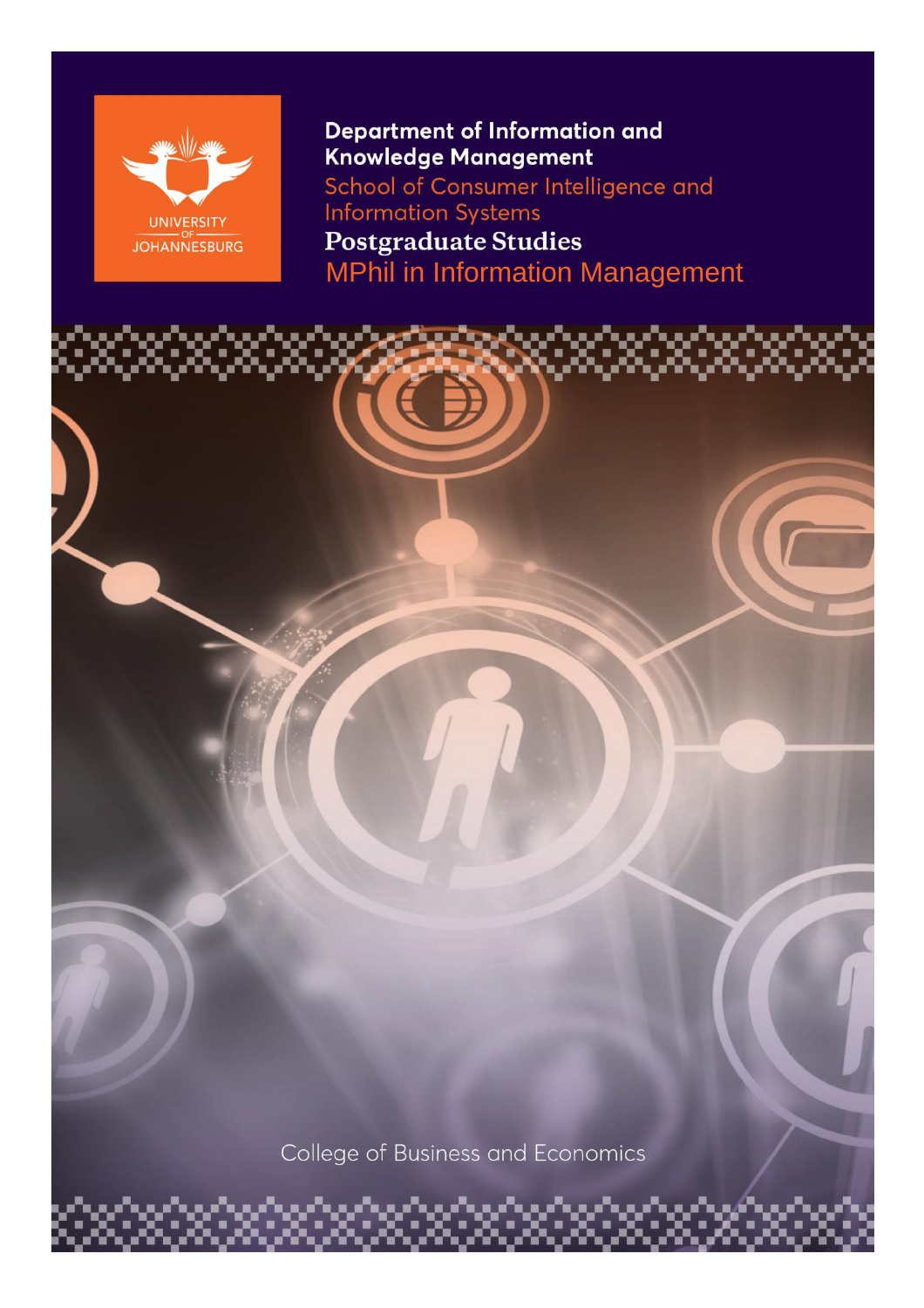# MPHIL IN INFORMATION MANAGEMENT

## **1. GENERAL**

Thank you for your interest in the MPhil Information Management degree at the University of Johannesburg. This document will provide a detailed overview of the programme.

## **2. COMPOSITION OF THE PROGRAMME**

The programme is offered on a full-time or part-time basis:

| <b>Full-time</b>       | <b>Part-time</b>       |
|------------------------|------------------------|
| Completed in 12 months | Completed in 24 months |
| $\bullet$              | $\bullet$              |

## **3. ABOUT THIS QUALIFICATION**

This is a research-based programme and the final dissertation will constitute a contribution to the knowledge of, and insight into, the subject discipline of Information and Knowledge Management. Qualifying students will also display competence in the application of related research methodology, and the proper written and/or oral communication of the research process and findings.

## **4. ENTRANCE REQUIREMENTS**

The MPhil programme receives a number of applications throughout the year and students are selected on academic merit, subject research topic and supervising capacity. This means that even if you meet the academic criteria outlined below, your acceptance is not guaranteed.

- Enrolment access will be provided to students in possession of any relevant Honours degree qualification on NQF Level 7/8.
- A student must have attained **a minimum of 65%** average in his/her Information and Knowledge Management majors at NQF Level 7/8.

## **5. APPLICATION PROCESS**

Applications open annually at the beginning of April and close on the 30<sup>th</sup> of September. The application process is purely online, no email or paper-based applications will be reviewed. Please visit UJ's website to apply. Should you experience problems with the online system please contact the Student Enrolment Centre on 011 559 4555.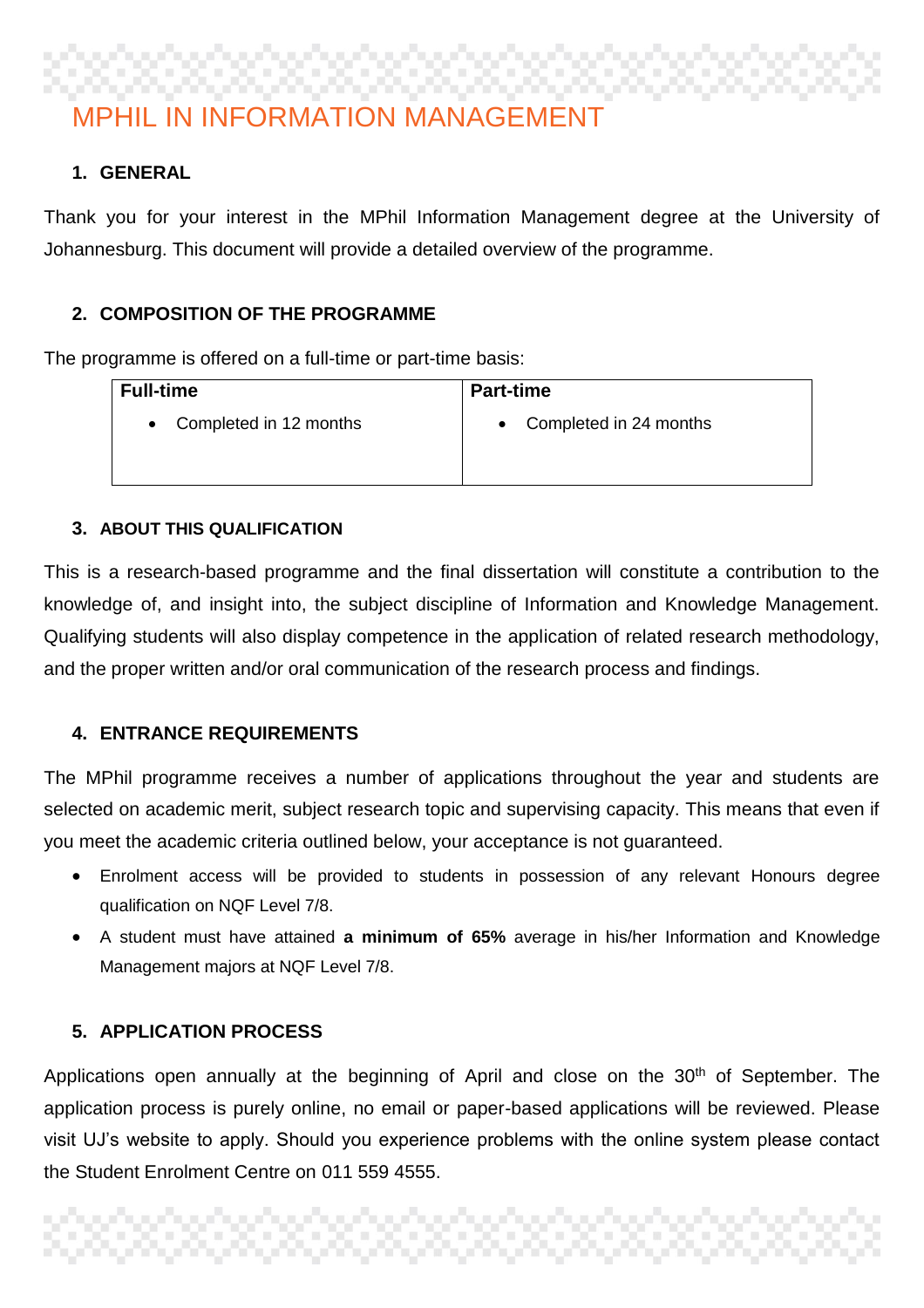## **6. FAQS**

*1. If I am working full-time, will I be able to complete the programme on a full-time basis?*

We don't recommend students who are working full-time to register on a full-time basis.

*2. My marks are below the 65% required but I do have work experience. Is this experience taken into consideration?*

Work experience is taken into consideration to some extent but doesn't guarantee a place on the programme.

*3. How much are the fees?*

The fees are adjusted annually and cannot be confirmed by the Department, but Student Finances will be able to confirm - 011 559 3935.

*4. My company wants to pay for my fees. Can you give me a quote?*

Please contact the College of Business Economics on 011 559 3875 or you can contact Student Finances directly on 011 559 3935.

## **Ready to apply?**

Visit the UJ homepage [www.uj.ac.za](http://www.uj.ac.za/) and click on Study@UJ to apply for this qualification. All applications are done online.

**Cost:** *Please visit the UJ Student Finance page for any queries related to the costs of this qualification. The student finance page can be accessed* from the UJ home page at [www.uj.ac.za.](http://www.uj.ac.za/) Click on Study@UJ and select Student Finance.

**Bursaries / Funding***:* Please visit [www.uj.ac.za/cbe](http://www.uj.ac.za/cbe) and click on bursaries to view potential bursary opportunities. You can also visit the UJ home page at [www.uj.ac.za](http://www.uj.ac.za/) and click on Study@UJ followed by Student Finance to view further bursary and funding opportunities.

## Key contact information

## **Programme Coordinator**

Prof K Bwalya Email: kbwalya@uj.ac.za Contact number: 011 559-4700

#### **Departmental Secretary**